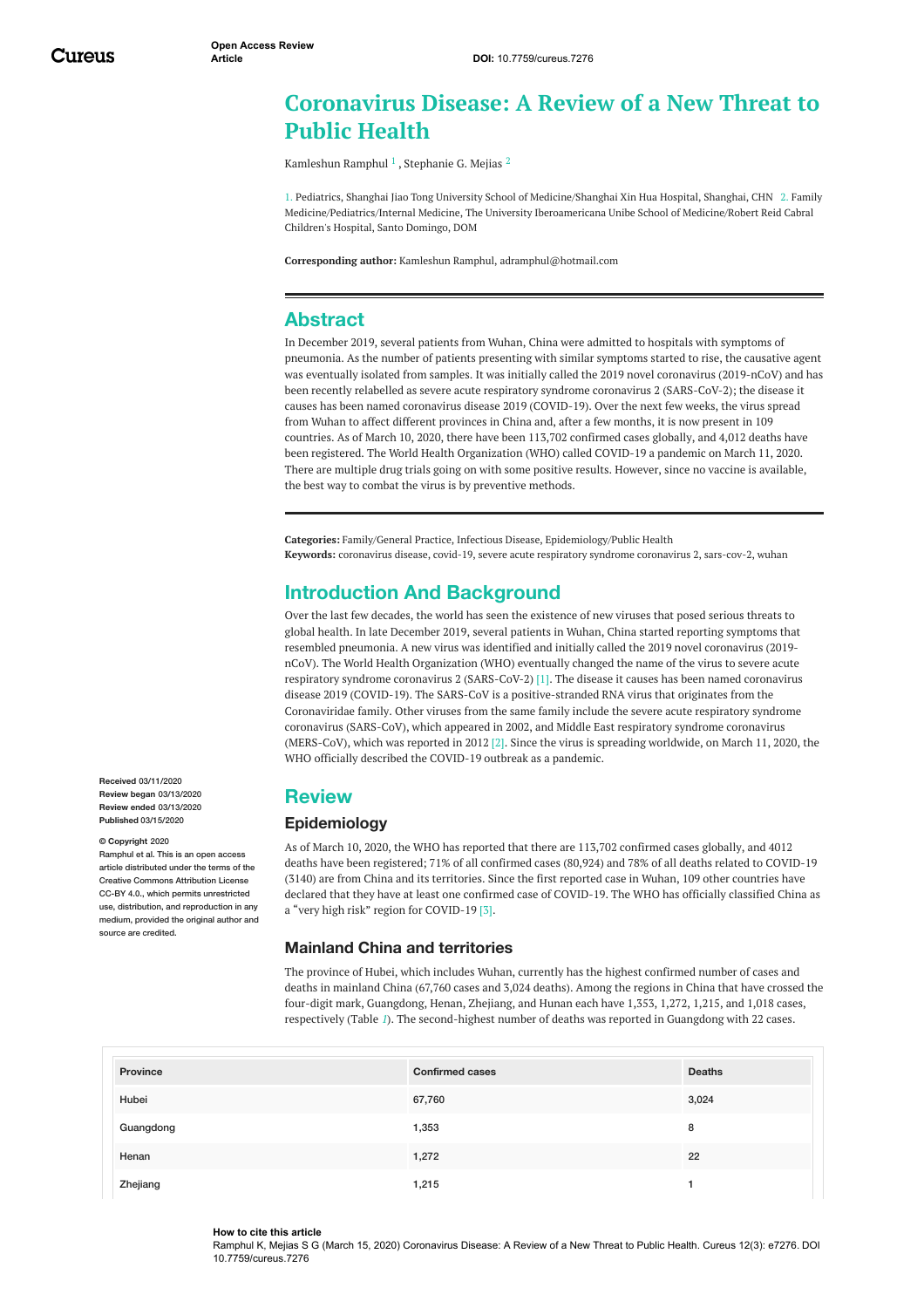# <span id="page-1-0"></span>**Cureus**

| Hunan               | 1,018       | $\overline{4}$            |
|---------------------|-------------|---------------------------|
| Anhui               | 990         | $\bf 6$                   |
| Jiangxi             | 935         | $\mathbf{1}$              |
| Shandong            | 758         | $\boldsymbol{6}$          |
| Jiangsu             | 631         | $\pmb{0}$                 |
| Chongqing           | 576         | $\boldsymbol{6}$          |
| Sichuan             | 539         | $\ensuremath{\mathsf{3}}$ |
| Heilongjiang        | 481         | $13\,$                    |
| Beijing             | 429         | $\bf 8$                   |
| Shanghai            | 342         | $\ensuremath{\mathsf{3}}$ |
| Hebei               | 318         | $\,6\,$                   |
| Fujian              | 296         | $\mathbf{1}$              |
| Guangxi             | 252         | $\sqrt{2}$                |
| Shaanxi             | 245         | $\mathbf{1}$              |
| Yunnan              | 174         | $\overline{2}$            |
| Hainan              | 168         | $\boldsymbol{6}$          |
| Guizhou             | 146         | $\overline{2}$            |
| Tianjin             | 136         | $\ensuremath{\mathsf{3}}$ |
| Shanxi              | 133         | $\pmb{0}$                 |
| Liaoning            | 125         | $\mathbf 1$               |
| Gansu               | 124         | $\overline{2}$            |
| Hong Kong SAR       | 115         | $\ensuremath{\mathsf{3}}$ |
| Jilin               | $93\,$      | $\mathbf{1}$              |
| Xinjiang            | ${\bf 76}$  | $\ensuremath{\mathsf{3}}$ |
| Ningxia             | ${\bf 75}$  | $\pmb{0}$                 |
| Inner Mongolia      | ${\bf 75}$  | $\mathbf 1$               |
| Taipei and environs | ${\bf 45}$  | $\mathbf 1$               |
| Qinghai             | ${\bf 18}$  | $\mathbf 0$               |
| Macao SAR           | $10\,$      | $\pmb{0}$                 |
| Xizang              | $\mathbf 1$ | $\pmb{0}$                 |
| Total               | 80,924      | 3,140                     |

## **TABLE 1: Number of confirmed cases and deaths linked with COVID-19 in China as of March 10, 2020 (reported by the WHO)**

SAR: special administrative region; WHO: World Health Organization

## **Outside China**

While South Korea and Iran were initially the two most affected countries outside China, the number of cases started to rise in Italy in late February and, as of March 10, 2020, Italy is the country outside China with the highest number of total confirmed cases (9,172) (Table *[2](#page-2-0)*).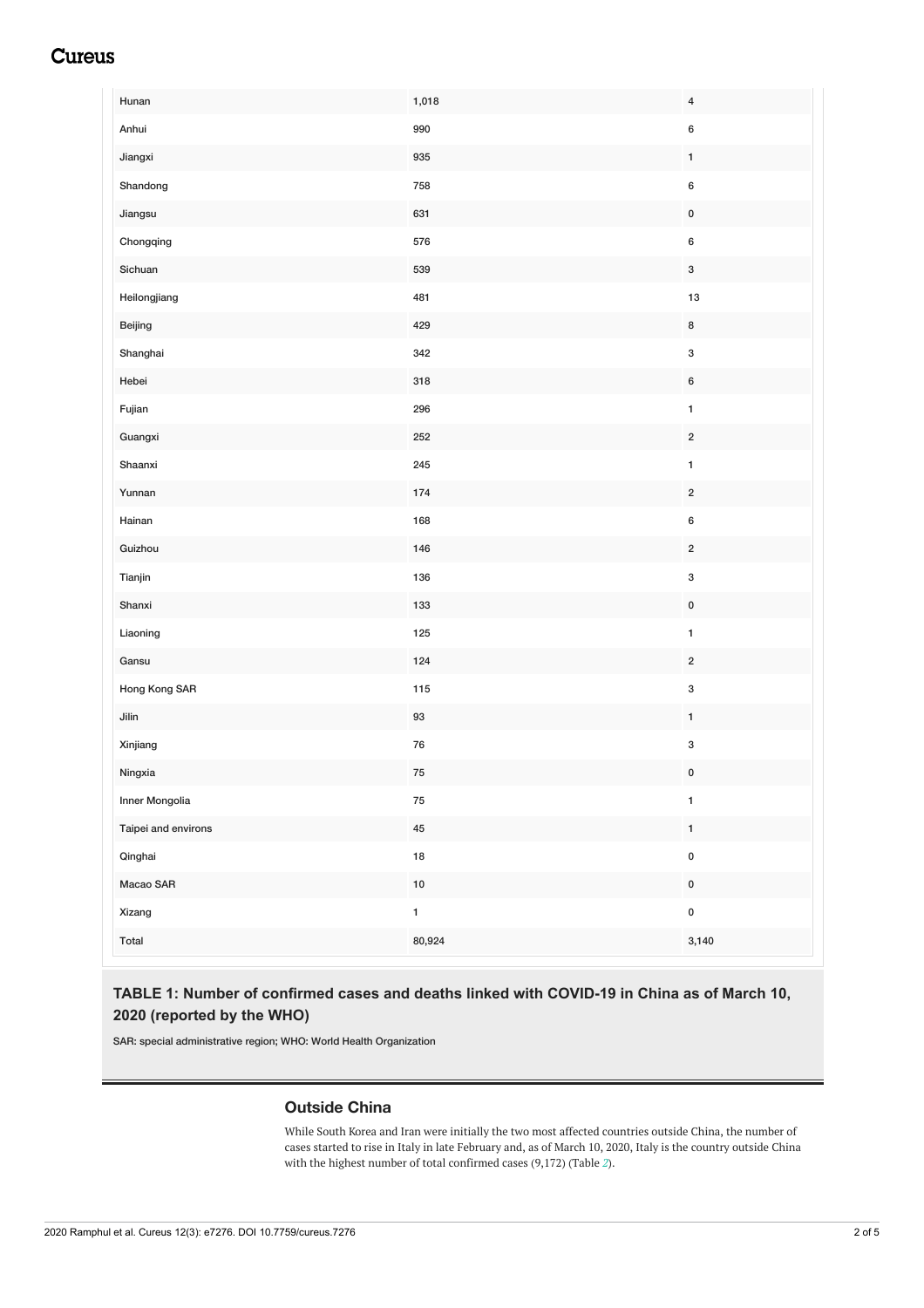# Cureus

<span id="page-2-0"></span>

| Number of confirmed cases | <b>Deaths</b>  |
|---------------------------|----------------|
| 7,513                     | 54             |
| 514                       | 9              |
| 9,172                     | 463            |
| 1,402                     | 30             |
| 1,138                     | $\overline{2}$ |
| 1,024                     | 28             |
| 7,161                     | 237            |
| 472                       | 19             |
| 3,686                     | 23             |
|                           |                |

## **TABLE 2: Number of confirmed cases and deaths related to COVID-19 outside of China as of March 10, 2020 (reported by the WHO)**

WHO: World Health Organization

#### **What is severe acute respiratory syndrome coronavirus 2?**

SARS-CoV-2 is a positive-sense, single-stranded RNA virus. The SARS-CoV-2 virion is about 50-200 nm in diameter and consists of four main structural proteins; spike (S), envelope (E), membrane (M), and nucleocapsid (N)  $[4]$ . The S protein allows the virus to bind to the host's cell membrane. The angiotensinconverting enzyme 2 (ACE2) receptors on host cells have been found to be the target of S proteins. It then undergoes structural changes to fuse with the host, and this eventually allows viral genes to enter the host cell [5-7].

Genomic comparison has shown that the SARS-CoV-2 has an 80% resemblance to Rhinolophus sinicus bat and 96% resemblance with the Rhinolophus affinis bat  $[8,9]$ . One research team found that one sample of the virus had a 99% genomic similarity with pangolins and suggested that the animal may be an intermediate host to the virus [10,11].

According to the Centers for Disease Control and Prevention (CDC), the transmission of SARS-CoV-2 occurs mostly person-to-person via respiratory droplets within a range of 180 cm. The virus can also be transmitted if a person touches a mucosal surface after touching an object with the virus on it  $[12]$ .

### **What are the clinical symptoms of COVID-19?**

While the incubation period of the virus was initially thought to be 14 days, multiple cases have been reported with shorter timelines. A study by Guan et al. calculated the median incubation period to be four days with a lower interquartile range of two days and an upper interquartile range of seven days. In their study, the most common finding on imaging was ground-glass opacity on CT (56.4%) [13]. They found that 43.8% had a fever on admission and 88.7% during hospitalization. The cough was also a common symptom and was seen in 67.8% of patients. The Chinese Center for Disease Control and Prevention has reported that 87% of confirmed cases were in adults aged between 30 and 79 years. The mortality and case fatality rate increased with increasing ages; the case fatality rate was 8% in patients aged between 70 and 79 years while it was 15% in those aged 80 years or more [14].

A study involving 10 children showed that most presented with fever (80%) while 60% had cough [15]. All children presented with mild symptoms and they all recovered. The study also reported that the patients had prolonged virus shedding in the respiratory tract and feces, even during their convalescent stage. A second study involved nine infected infants aged 1-11 months. Four out of the nine patients presented with fever; one infant had no symptoms but was tested positive for the virus. None of the infants needed mechanical ventilation or had to be admitted in intensive care [16].

#### **How are patients tested for SARS-CoV-2?**

Samples from the upper respiratory tract are used to test for the virus. Polymerase chain reaction (PCR) is used to identify their viral RNA. If the test is positive, the diagnosis of SARS-CoV-2 is confirmed. Negative tests with a strong suspicion, such as clinical symptoms or exposure, can be repeated using samples from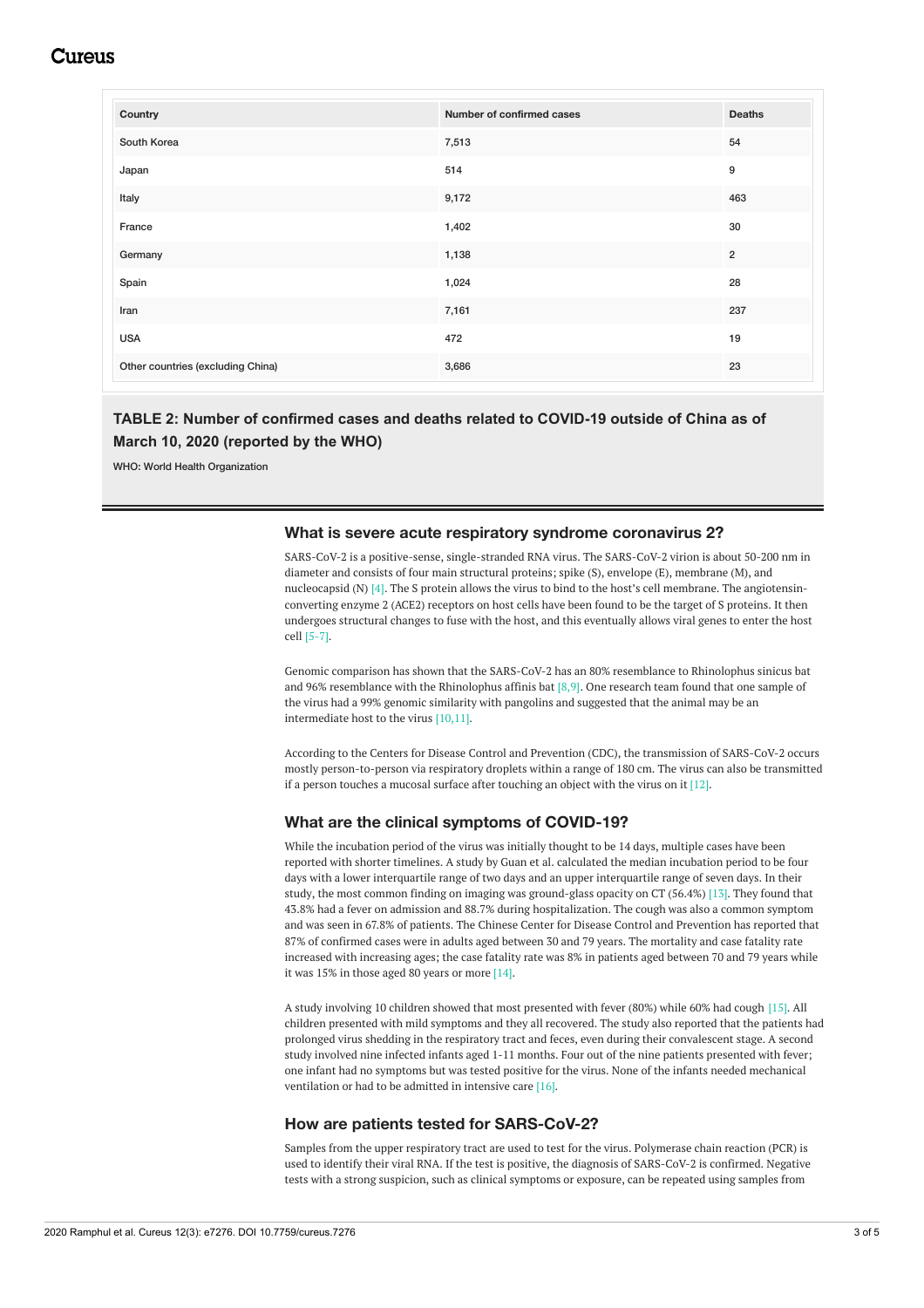other respiratory sites [17,18].

## **Treatment of COVID-19**

Multiple antiviral regimens are being tried to help patients with severe symptoms of the virus. Lopinavir and ritonavir have been used in some clinical trials. Lim et al. reported that the drugs helped their patient as he improved clinically and viral loads decreased significantly [19]. Four COVID-19 patients were recruited by Wang et al. for a study in Shanghai, China, and they also improved with a combined therapy of lopinavir and ritonavir [20]. In Singapore, confirmed cases that were hospitalized were also given the combined antiviral therapy of lopinavir and ritonavir. While some patients reported improvement in their symptoms, four patients developed nausea, vomiting, or diarrhea, and three patients showed elevated liver function test results [21].

Several other treatment options such as Remdesivir (Gilead Sciences, Foster City, CA), peptide (EK1), neuraminidase inhibitors, chloroquine, and arbidol have also been suggested [22]. There are multiple research teams trying to investigate a possible vaccine for the virus. The role of the spike protein in the viral infectivity and pathogenesis is a possible preventive target [23].

## **How to prevent COVID-19?**

The CDC recommends multiple steps to prevent the transmission and risk of SARS-CoV-2. Frequent hand washing lasting at least 20 seconds by using soap and water is advised. Hand sanitizers with at least 60% alcohol can also be used as an alternative. The public has also been told to avoid touching mucosal surfaces such as the mouth and the nose with hands that have not been washed. Anyone showing symptoms of the virus should try to seek appropriate medical help. They should also limit their exposure to other unaffected people and cover their noses and mouths when coughing or sneezing. They are also advised to wear a facemask if they present with symptoms. Frequent disinfection and cleaning are advised for groups that are at risk of contracting the virus [24].

## **Conclusions**

The SARS-CoV-2 is spreading across the world at an alarming rate. The elderly and immunocompromised patients are most vulnerable to the mortal repercussions of the virus. While some treatment protocols have shown some promise, there is at present no confirmed cure for the virus and no vaccine has been developed. With proper preventive measures, the virus can be contained and the population protected.

# **Additional Information**

### **Disclosures**

**Conflicts of interest:** In compliance with the ICMJE uniform disclosure form, all authors declare the following: **Payment/services info:** All authors have declared that no financial support was received from any organization for the submitted work. **Financial relationships:** All authors have declared that they have no financial relationships at present or within the previous three years with any organizations that might have an interest in the submitted work. **Other relationships:** All authors have declared that there are no other relationships or activities that could appear to have influenced the submitted work.

## **References**

- 1. Centers for Disease Control and Prevention: coronavirus disease 2019 [\(COVID-19\)](https://www.cdc.gov/coronavirus/2019-ncov/summary.html) situation summary . (2020). Accessed: March 11, 2020: <https://www.cdc.gov/coronavirus/2019-ncov/summary.html>.
- 2. Centers for Disease Control and Prevention: human [coronavirus](https://www.cdc.gov/coronavirus/types.html) types . (2020). Accessed: March 11, 2020: <https://www.cdc.gov/coronavirus/types.html>.
- 3. WHO: coronavirus disease [\(COVID-2019\)](https://www.who.int/emergencies/diseases/novel-coronavirus-2019/situation-reports) situation reports . (2020). Accessed: March 11, 2020: <https://www.who.int/emergencies/diseases/novel-coronavirus-2019/situation-reports>.
- 4. Chen N, Zhou M, Dong X, et al.: [Epidemiological](https://dx.doi.org/10.1016/S0140-6736(20)30211-7) and clinical characteristics of 99 cases of 2019 novel coronavirus pneumonia in Wuhan, China: a descriptive study. Lancet. 2020, 395:507-13. 10.1016/S0140- [6736\(20\)30211-7](https://dx.doi.org/10.1016/S0140-6736(20)30211-7)
- 5. Letko M, Marzi A, Munster V: Functional assessment of cell entry and receptor usage for SARS-CoV-2 and other lineage B [betacoronaviruses.](https://www.nature.com/articles/s41564-020-0688-y) Nat Microbiol. 2020, Accessed: March 15, 2020: <https://www.nature.com/articles/s41564-020-0688-y>. [10.1038/s41564-020-0688-y](https://dx.doi.org/10.1038/s41564-020-0688-y)
- 6. Gralinski LE, Menachery VD: Return of the [Coronavirus:](https://www.mdpi.com/1999-4915/12/2/135/htm) 2019-nCoV. Viruses. 2020, 12:E135. Accessed: March 11, 2020: <https://www.mdpi.com/1999-4915/12/2/135/htm>. [10.3390/v12020135](https://dx.doi.org/10.3390/v12020135)
- 7. Lu R, Zhao X, Li J, et al.: Genomic [characterisation](https://dx.doi.org/10.1016/S0140-6736(20)30251-8) and epidemiology of 2019 novel coronavirus: implications for virus origins and receptor binding. Lancet. 2020, 395:565-74. 10.1016/S0140- [6736\(20\)30251-8](https://dx.doi.org/10.1016/S0140-6736(20)30251-8)
- 8. Zhou P, Yang XL, Wang XG, et al.: A pneumonia outbreak associated with a new coronavirus of probable bat origin. Nature. 2020, 579:270-3. [10.1038/s41586-020-2012-7](https://dx.doi.org/10.1038/s41586-020-2012-7)
- 9. Evidence of [recombination](https://www.biorxiv.org/content/10.1101/2020.02.07.939207v1) in coronaviruses implicating pangolin origins of nCoV-2019 . (2020). Accessed: March 11, 2020: <https://www.biorxiv.org/content/10.1101/2020.02.07.939207v1>.
- 10. Peng X, Xu X, Li Y, Cheng L, Zhou X, Ren B: Transmission routes of 2019-nCoV and controls in dental practice. Int J Oral Sci. 2020, 12:9. [10.1038/s41368-020-0075-9](https://dx.doi.org/10.1038/s41368-020-0075-9)